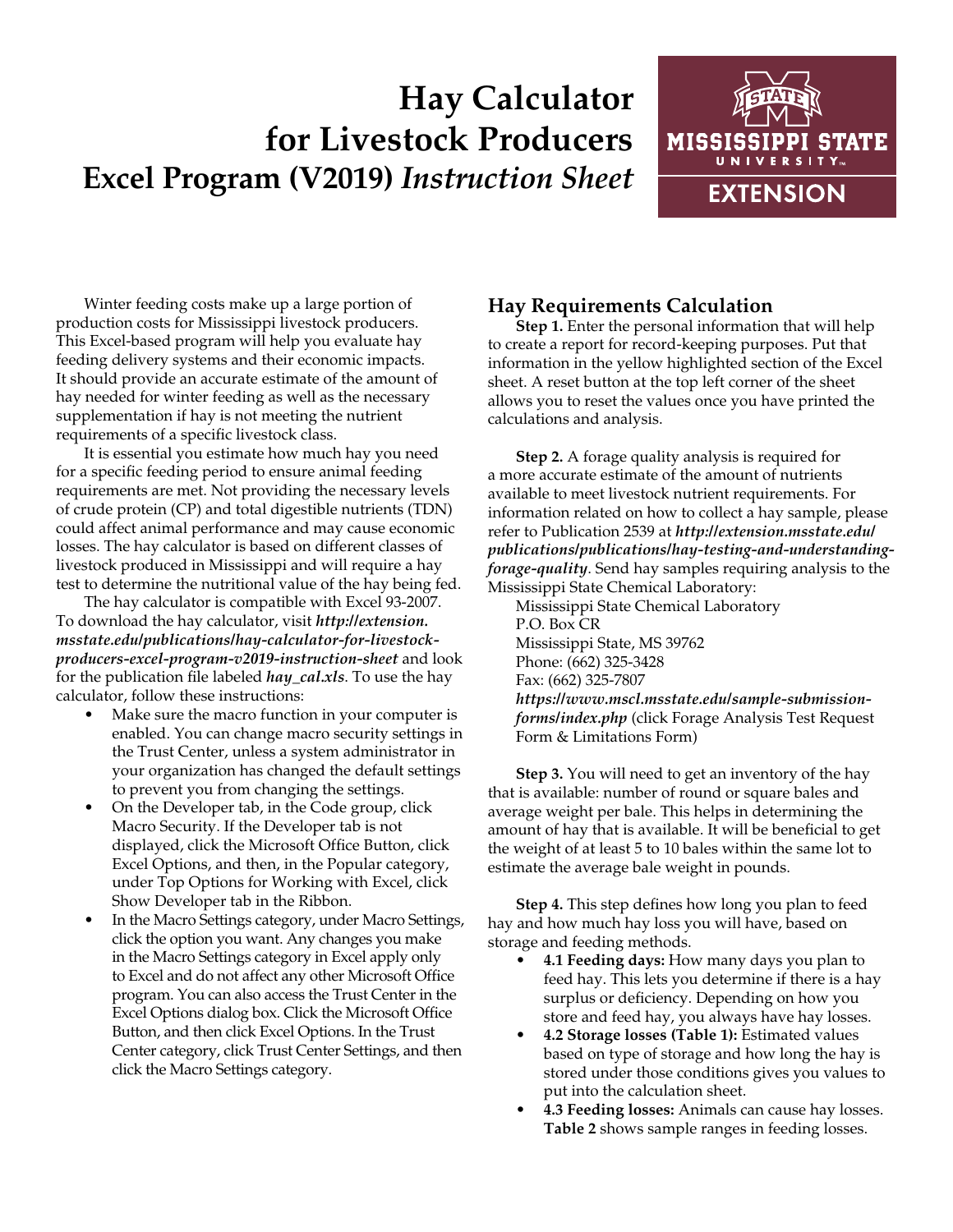| Table 1. Hay losses under different storage methods. |             |               |          |           |         |  |
|------------------------------------------------------|-------------|---------------|----------|-----------|---------|--|
|                                                      |             | <b>Months</b> |          |           |         |  |
|                                                      |             | $0 - 9$       |          | $12 - 18$ |         |  |
|                                                      |             | Range         | Average  | Range     | Average |  |
| Storage                                              | Method      |               | % Losses |           |         |  |
| Outside                                              | Not Covered |               |          |           |         |  |
|                                                      | Ground      | $5 - 20$      | 7.5      | $15 - 50$ | 17.5    |  |
|                                                      | Elevated    | $3 - 15$      | 6.0      | $12 - 35$ | 11.5    |  |
| Outside                                              | Covered     |               |          |           |         |  |
|                                                      | Ground      | $5 - 10$      | 2.5      | $10 - 15$ | 7.0     |  |
|                                                      | Elevated    | $2 - 4$       | 2.0      | $5 - 10$  | 5.0     |  |
| Under roof                                           |             | $2 - 5$       | 1.5      | $3 - 10$  | 3.5     |  |
| Barn                                                 |             | $0 - 2$       | 1.0      | $2 - 5$   | 2.0     |  |

| Table 2. Hay losses based on feeding system. |                                   |         |  |  |  |
|----------------------------------------------|-----------------------------------|---------|--|--|--|
|                                              | <b>Percent Hay Feeding Losses</b> |         |  |  |  |
| <b>Feeder Type</b>                           | Range                             | Average |  |  |  |
| Cone                                         | $0 - 4$                           | 2       |  |  |  |
| Cradle                                       | $5 - 15$                          | 10      |  |  |  |
| Ground                                       | $10 - 28$                         | 9       |  |  |  |
| Ring                                         | $0 - 6$                           | 3       |  |  |  |
| Trailer                                      | $5 - 11$                          | 6       |  |  |  |
| Trough                                       | $8 - 20$                          | 6       |  |  |  |
| Source: Buskirk et al., 2003.                |                                   |         |  |  |  |

**Step 5.** Select the type(s) of livestock that will be hayfed on the farm:

- **• 5.1.** Know the right number of animals that will be fed.
- **• 5.2.** Know the average weight per animal in pounds to calculate the metabolic weight.
- **• 5.3.** Calculate daily dry matter intake (lb/day) based on the metabolic weight of the animal and adjust based on the crude protein and neutral detergent of the hay.
- **• 5.4. Hay test report:** The percent dry matter "as received." This will let you calculate what percent of that dry matter is moisture and will be used to adjust daily hay fed.
- **• 5.5. Daily hay fed:** Amount of hay needed for each livestock and adjusted for nutrient requirement and losses.
- **• 5.6. Total hay need:** Amount of hay need (in tons) to feed a specific number of animals for a specific time.
- **• 5.7. Nutrient requirement:** Determines if the hay meets the nutrient requirements of the livestock. If it doesn't, you will need to supplement. If numbers are in red for crude protein (CP) or total digestible

nutrients (TDN), you need to supplement. If numbers are in green, nutrient requirements are met or there is a surplus. **Table 3** provides the nutrient requirements for each livestock class that need to be met with hay or feed supplementation.

**Step 6. Hay surplus/deficiency:** Based on the total hay needed for a specific feeding time frame. If numbers are red, you need to buy hay. If numbers are green, there is sufficient hay or a surplus.

**Step 7.** Hay cost analysis lets you calculate how much hay you need, if there is a deficiency of hay, and how much the hay costs. You will need to know the average weight of the bales and the price per bale you will buy in case you need extra hay.

## **References**

- Buskirk, D.D., A.J. Zanella, T.M. Harrigan, J.L. Van Lente, L.M. Gnagey, and M.J. Kaercher. 2003. Large round bale feeder design affects hay utilization and beef cow behavior. J. Anim. Sci. 81: 109-115.
- Gimenez, D.M. 1994. Nutrient requirements of sheep and goats. Alabama Coop. Ext. Serv. ANR-812.
- Huhnke, R.L. 2003. Round bale hay storage. Oklahoma State Coop. Ext. Serv. F-1716.
- Kline, R., S. Porr, and J. Cardina. Horse Nutrition. Ohio State Coop. Ext. Serv. Bulletin 762-00. Online: http:// ohioline.osu.edu/b762/index.html (Accessed May 15, 2009).
- Lalman, D. and C. Richards. 2006. Oklahoma State University Feed Commodity Bulletin: Nutrient composition table. Oklahoma State University. Online: http://www.ansi.okstate.edu/exten/feedbull/ nutrient.htm (Accessed August 14, 2009).
- National Research Council (NRC). Nutrient requirements for beef cattle. 2000. National Academic Press.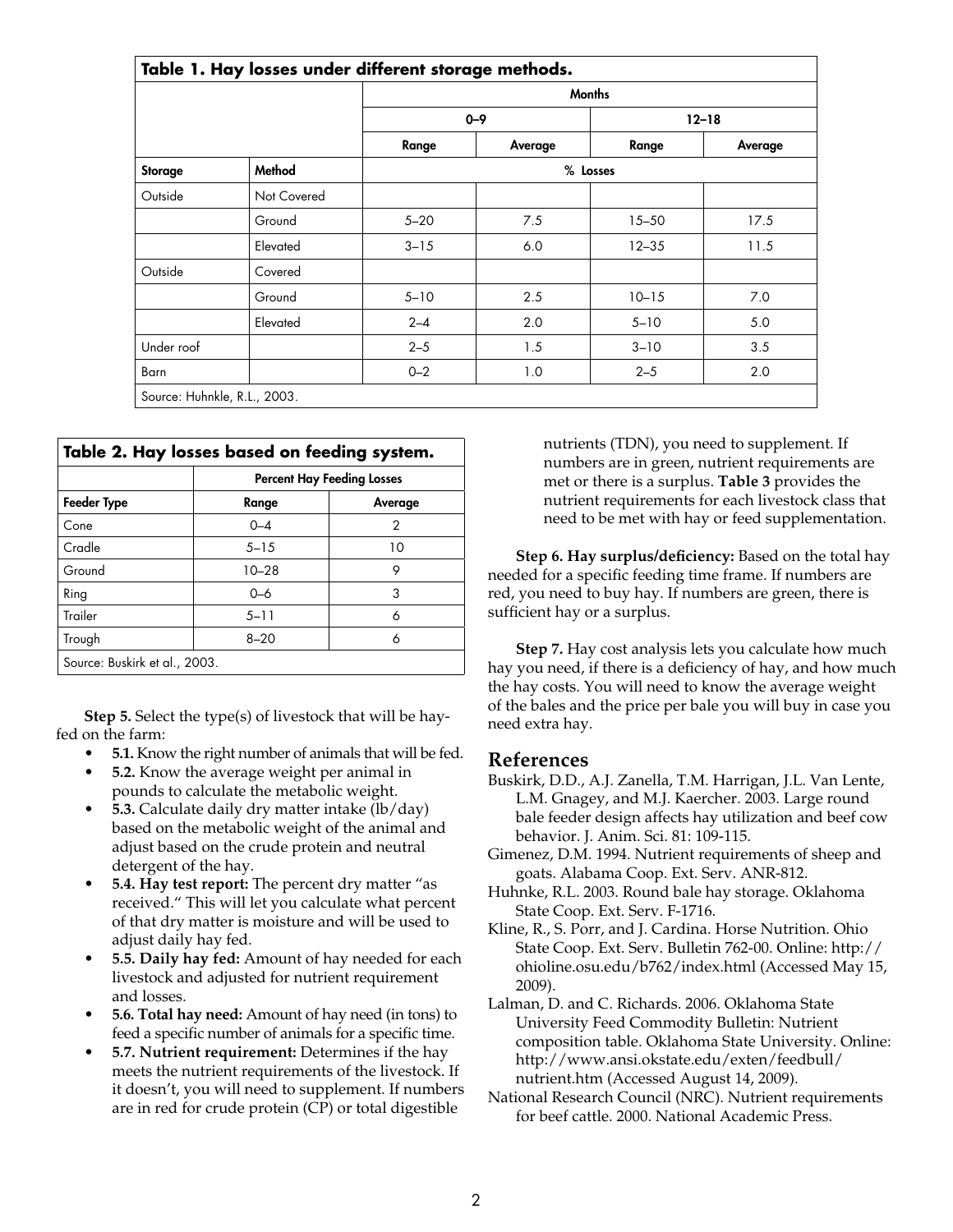| Table 3. Daily nutrient requirements for cattle. |           |            |         |            |           |  |
|--------------------------------------------------|-----------|------------|---------|------------|-----------|--|
| Livestock Type                                   | <b>CP</b> | <b>TDN</b> | Calcium | Phosphorus | Vitamin A |  |
|                                                  |           | $\%$       |         | (% ration) | (IU/lb)   |  |
| Cattle                                           |           |            |         |            |           |  |
| Rep. heifers open                                | 9.6       | 60.0       | 0.3     | 0.2        | 1300.0    |  |
| Rep. heifers bred                                | 11.0      | 65.0       | 0.4     | 0.2        | 1300.0    |  |
| Lactating 1st calf heifers                       | 12.0      | 63.0       | 0.4     | 0.2        | 1800.0    |  |
| Dry 1st calf heifers                             | 9.6       | 60.0       | 0.3     | 0.2        | 1300.0    |  |
| Dry brood cow                                    | 6.0       | 45.0       | 0.2     | 0.1        | 1300.0    |  |
| Stocker steers                                   | 13.0      | 70.0       | 0.5     | 0.2        | 1300.0    |  |
| Stocker heifers                                  | 13.0      | 70.0       | 0.5     | 0.2        | 1300.0    |  |
| <b>Breeding bulls</b>                            | 13.0      | 70.0       | 0.5     | 0.2        | 1800.0    |  |
| Beef yearling steers, 700-900 lb, medium frame   | 13.0      | 70.0       | 0.5     | 0.2        | 1300.0    |  |
| Beef yearling steers, 800-1000 lb, large frame   | 12.0      | 70.0       | 0.5     | 0.2        | 1300.0    |  |
| Beef yearling heifers, 600-800 lb, medium frame  | 13.0      | 70.0       | 0.5     | 0.2        | 1300.0    |  |
| Beef yearling heifers, 700-900 lb, large frame   | 12.0      | 70.0       | 0.5     | 0.2        | 1300.0    |  |
| Beef cows, 900-1000 lb, moderate milk            | 11.0      | 60.0       | 0.3     | 0.2        | 1800.0    |  |
| Beef cows, 1100-1300 lb, moderate milk           | 10.7      | 60.0       | 0.3     | 0.2        | 1800.0    |  |
| Beef cows, 1300-1500 lb, moderate milk           | 10.3      | 59.0       | 0.3     | 0.2        | 1800.0    |  |
| Beef cows, 900-1000 lb, high milk                | 13.0      | 65.0       | 0.4     | 0.2        | 1800.0    |  |
| Beef cows, 1100-1300 lb, high milk               | 12.3      | 63.0       | 0.4     | 0.2        | 1800.0    |  |
| Beef cows, 1300-1500 lb, high milk               | 11.8      | 62.0       | 0.4     | 0.2        | 1800.0    |  |
| <b>Beef bulls</b>                                | 12.0      | 70.0       | 0.5     | 0.2        | 1800.0    |  |
| Dairy cows 1000 lb, 50% forage ration            | 11.8      | 62.0       | 0.4     | 0.2        | 1300.0    |  |
| <b>Horses</b>                                    |           |            |         |            |           |  |
| Horses, mature maintenance                       | 8.5       | 45.0       | 0.3     | 0.2        | 910.0     |  |
| Horses, mares mid-gestation                      | 9.5       | 50.0       | 0.4     | 0.3        | 1370.0    |  |
| Horses, mares late-gestation                     | 11.0      | 50.0       | 0.5     | 0.4        | 1370.0    |  |
| Horses, mares 1st 3 months lactation             | 14.0      | 70.0       | 0.5     | 0.4        | 1370.0    |  |
| Horses, mares late-lactation                     | 12.0      | 60.0       | 0.4     | 0.3        | 1370.0    |  |
| Horses, weanlings 4-6 months                     | 16.0      | 50.0       | 1.0     | 0.8        | 910.0     |  |
| Horses, weanlings 6-12 months                    | 13.5      | 50.0       | 0.7     | 0.6        | 910.0     |  |
| Horses, yearlings 12-18 months                   | 12.0      | 50.0       | 0.6     | 0.4        | 910.0     |  |
| Horses, 18-24 months                             | 11.0      | 50.0       | 0.5     | 0.4        | 910.0     |  |
| Horses, light work                               | 10.0      | 62.0       | 0.3     | 0.2        | 910.0     |  |
| Horses, moderate work                            | 10.0      | 70.0       | 0.3     | 0.2        | 910.0     |  |
| Horses, heavy work                               | 10.0      | 80.0       | 0.3     | 0.2        | 910.0     |  |
| Horses, stallions                                | 11.0      | 55.0       | 0.3     | 0.2        | 910.0     |  |